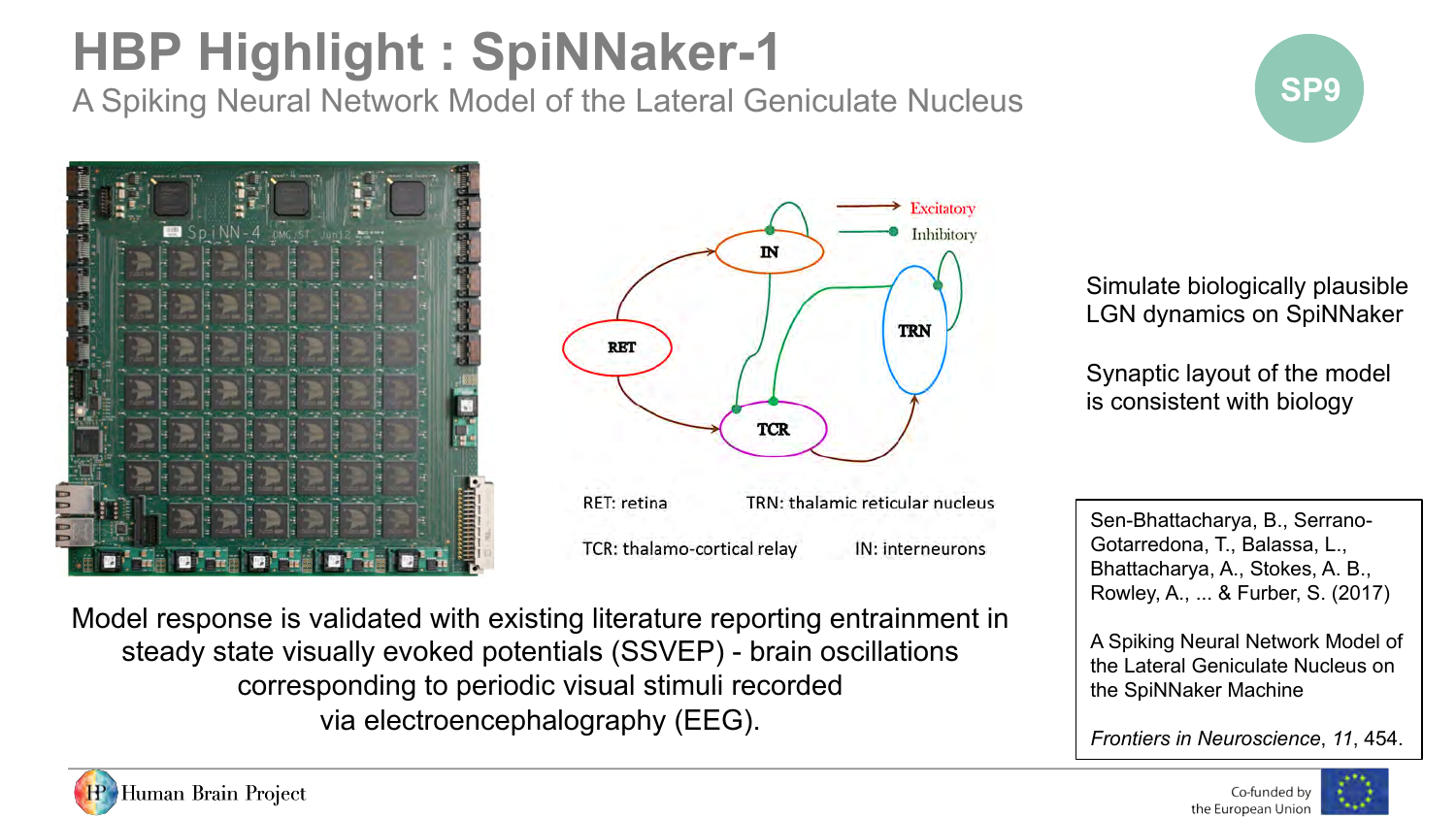# **SPP Highlight : BrainScaleS-1 SP9**

Hardware in the loop: Training a deep spiking network on the wafer system





A deep network on the BrainScaleS-1 wafer system

MNIST benchmark running a physical model machine

#### NOT A COMPUTER !

Schmitt, S., Klaehn, J., Bellec, G., Grübl, A., Guettler, M., Hartel, A., ... & Karasenko, V. (2017, May)

Neuromorphic hardware in the loop: Training a deep spiking network on the brainscales wafer-scale system

In Neural Networks (IJCNN), 2017 International Joint Conference on (pp. 2227-2234). IEEE.



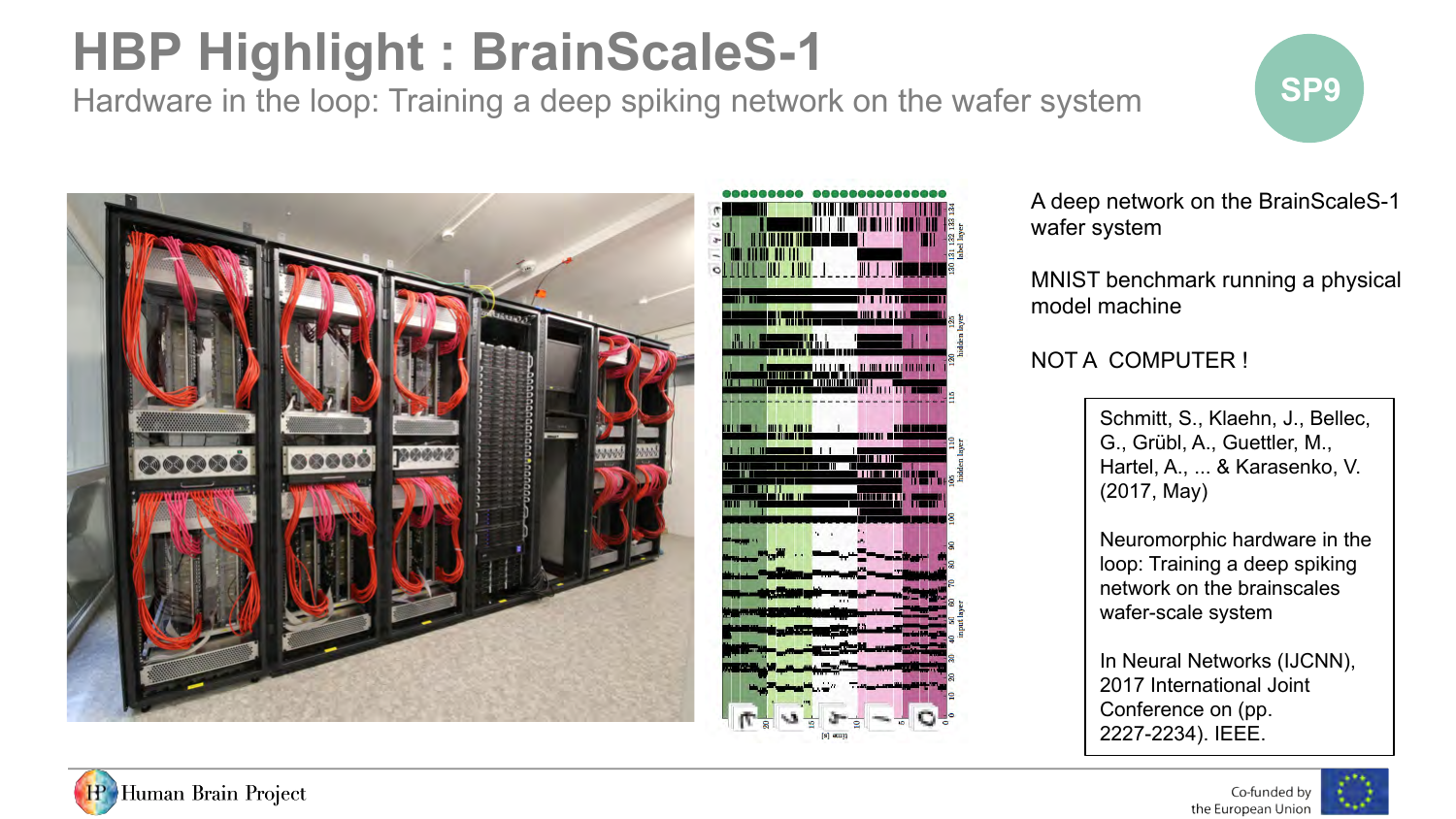# **SPP Highlight : BrainScaleS-2 SP9** SP9

First implementation of active, non-linear dendrites in neuromorphic hardware



#### Structured neurons

- Multicompartment neurons
- Active, non-linear dendrites,
- **Backpropagating APs**
- NMDA, Ca plateau potentials

#### Applications

- Neural backpropagation learning
- HTM temporal prediction

Schemmel, J., Kriener, L., Müller, P., & Meier, K. (2017)

An Accelerated Analog Neuromorphic Hardware System Emulating NMDA-and Calcium-Based Non-Linear Dendrites

*arXiv preprint arXiv:1703.07286*.